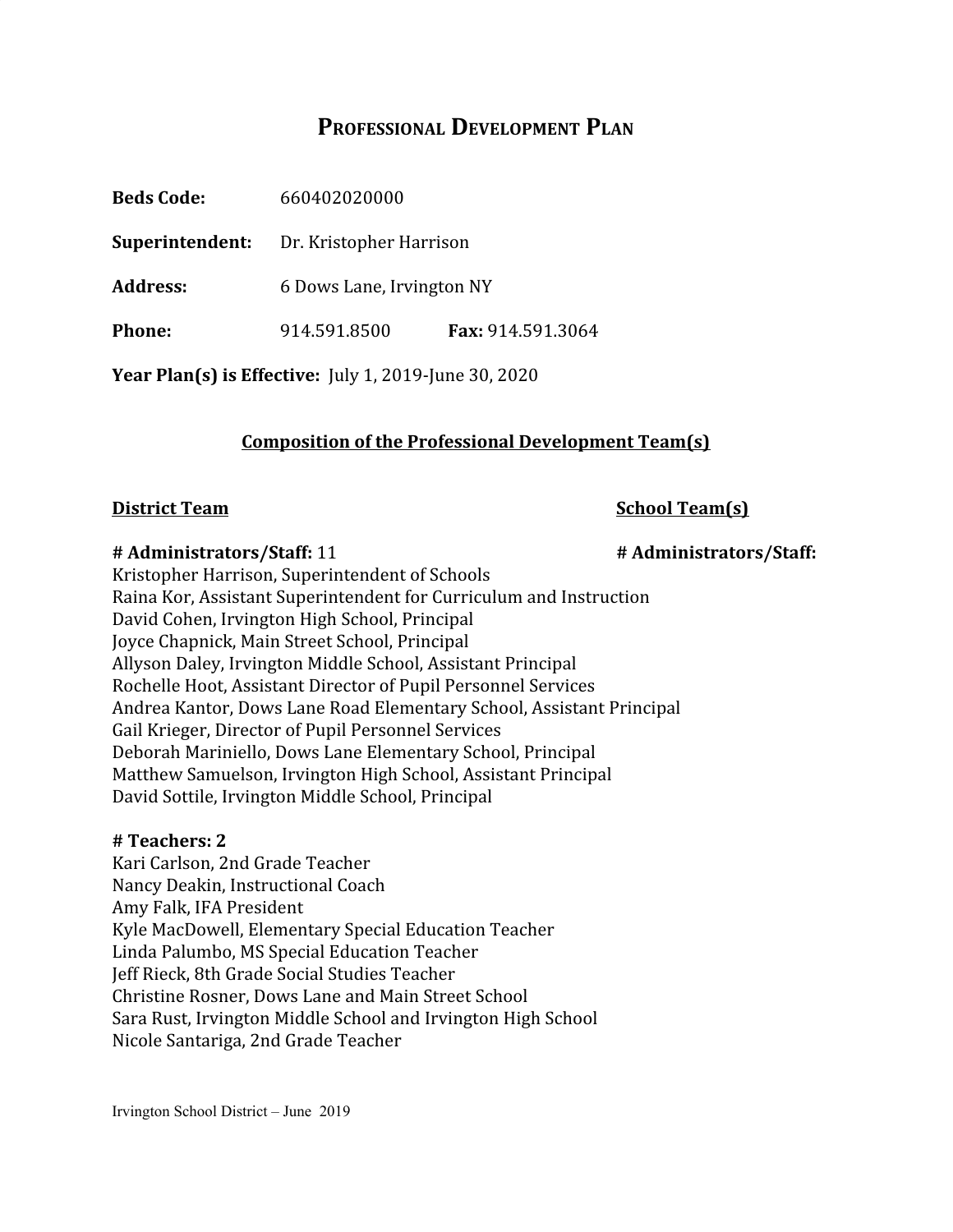Sara Savalli, IFA Chief Negotiator Susan Schermerhorn, School Psychologist Diane Watkinson, 4th Grade Teacher

#### **# Others: # Others:**

# **Number of school buildings in district: 4**

Dows Lane Elementary School (CRS) Main Street School Irvington Middle School (AMS) Irvington High School (AHS) *Indicate how school team(s), if any, will be represented on district team:* The District team includes one administrator and one teacher from each building.

#### **Professional Growth Committee Mission Statement**

 The mission of the Professional Development Planning Committee at Irvington School District is to develop a professional plan that will improve teaching and learning for all teachers and students. The foundation of the plan is rooted in the application of the Charlotte Danielson Framework for Teaching, the District adopted resource and tool for best teaching practices..

The Mission Statement is rooted in and aligned with the District Theories of Action and Goals:

#### **[Irvington](https://www.irvingtonschools.org/Page/2131) Theories of Action and Goals**

#### **Theory of Action #1**

If we provide students with rigorous, authentic learning experiences rooted in a comprehensive curriculum, then they will acquire the knowledge, skills and dispositions of successful  $21<sub>st</sub>Century$ learners that will prepare them to thrive in a rapidly evolving global society.

#### **Goal**

In order to develop successful  $21$ <sub>st</sub> Century learners that will be prepared to thrive in a rapidly evolving global society, the Irvington School District will:

- provide students with rigorous authentic, learning experiences
- develop a comprehensive curriculum that includes:
- aligned and articulated content
- defined learning outcomes
- a balanced and systematic approach to assessment
- 21<sub>st</sub> Century skills and dispositions problem solver, flexible thinker, collaborative learner, effective communicator, empathetic citizen, and self-reliant, reflective, creative risk-taker.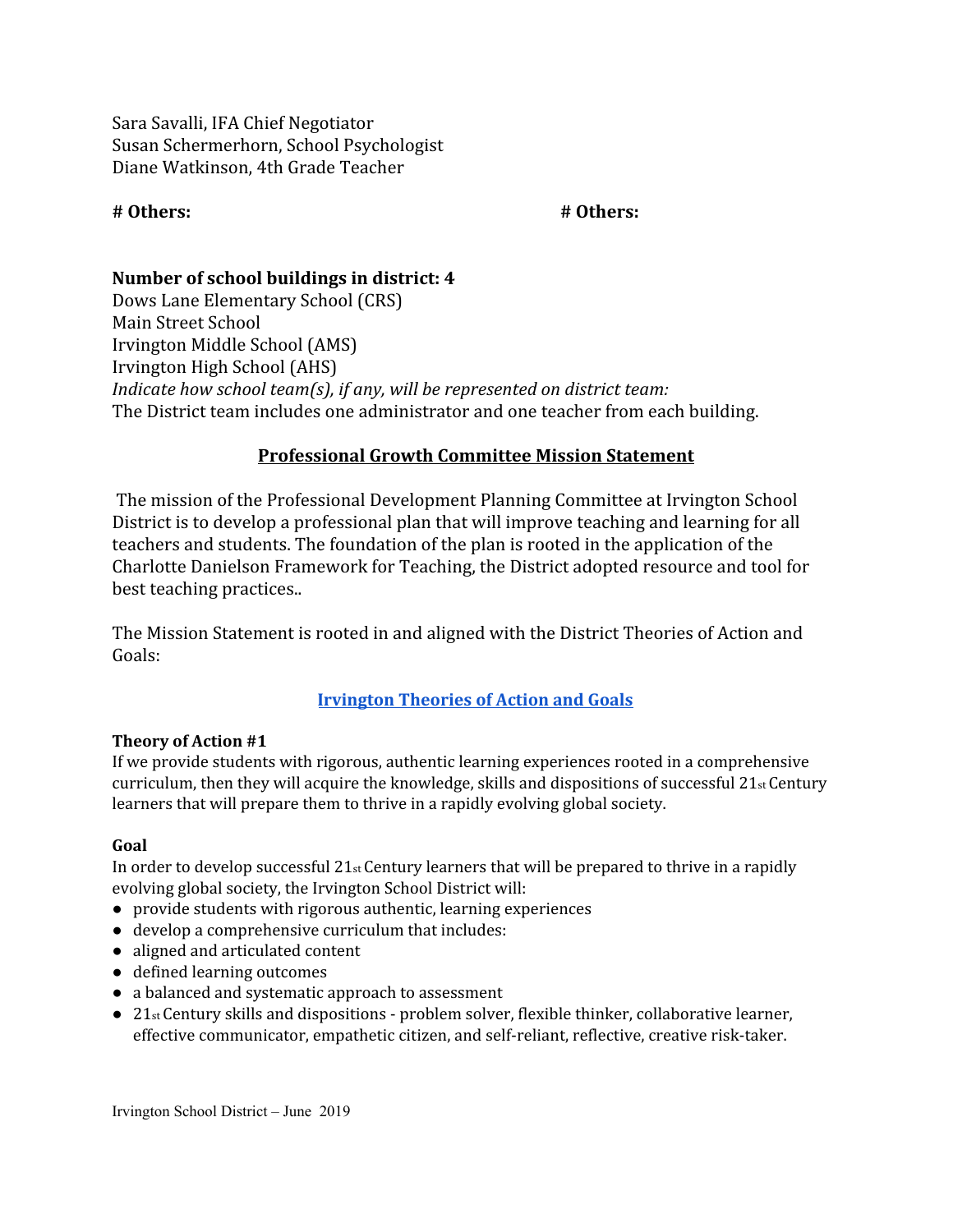#### **Theory of Action #2**

If we value and foster the professional learning and growth of all members of our school community, then, we will build our collective capacity to support student success. **Goal**

In order to increase ownership of our school community and build our collective capacity to support student success, the Irvington School District will:

- engage all members of our school community in the process of continuous improvement through the articulation of District goals
- involve all members of the school community in learning and developing the knowledge and skills to support student success
- provide educators with professional learning designed to support student growth
- provide all staff with professional learning to develop the skills necessary to meet District needs.

# **Charge to the Committee**

The district committee has identified goals for the professional development program. These goals are based on our District Theories of Action, defined expectations for students, as well as on-going work related to curriculum and teaching. Instructional Leaders serve as representatives for all grade levels and departments, regularly scheduled meetings and feedback also informed this plan.

## **Role of Professional Development Committee**

- Provide leadership for professional learning by considering resources and systems and their effectiveness in meeting District goals and expectations
- Create frameworks and structures that will be implemented
- Use feedback from professional learning experiences, both internal and external opportunities
- Collaborate to align professional learning experiences to meet the needs of all teachers based on individual curricula, as well as district-wide initiatives and expectations.

To achieve the mission and goals of the District, the Committee will promote opportunities for the staff that reflect district initiatives, building initiatives, and State and national mandates. Through staff participation in workshops, conferences, in-service courses, superintendent's conference days, summer institutes, Edith Winthrop Teachers Center, Model Schools and opportunities to work with consultants, teachers will be provided with the professional learning necessary to respond to school, district and professional goals.

It will also be the responsibility of the Committee to:

- consider yearly professional learning goals that will reflect current district initiatives;
- consider opportunities for teachers to enhance their performance in the classroom as primary learners and classroom leaders;
- consider opportunities for in-district CTLE hours;
- support teachers in their teaching practice as the role of the classroom teacher is of primary importance in the success of students.

Irvington School District – June 2019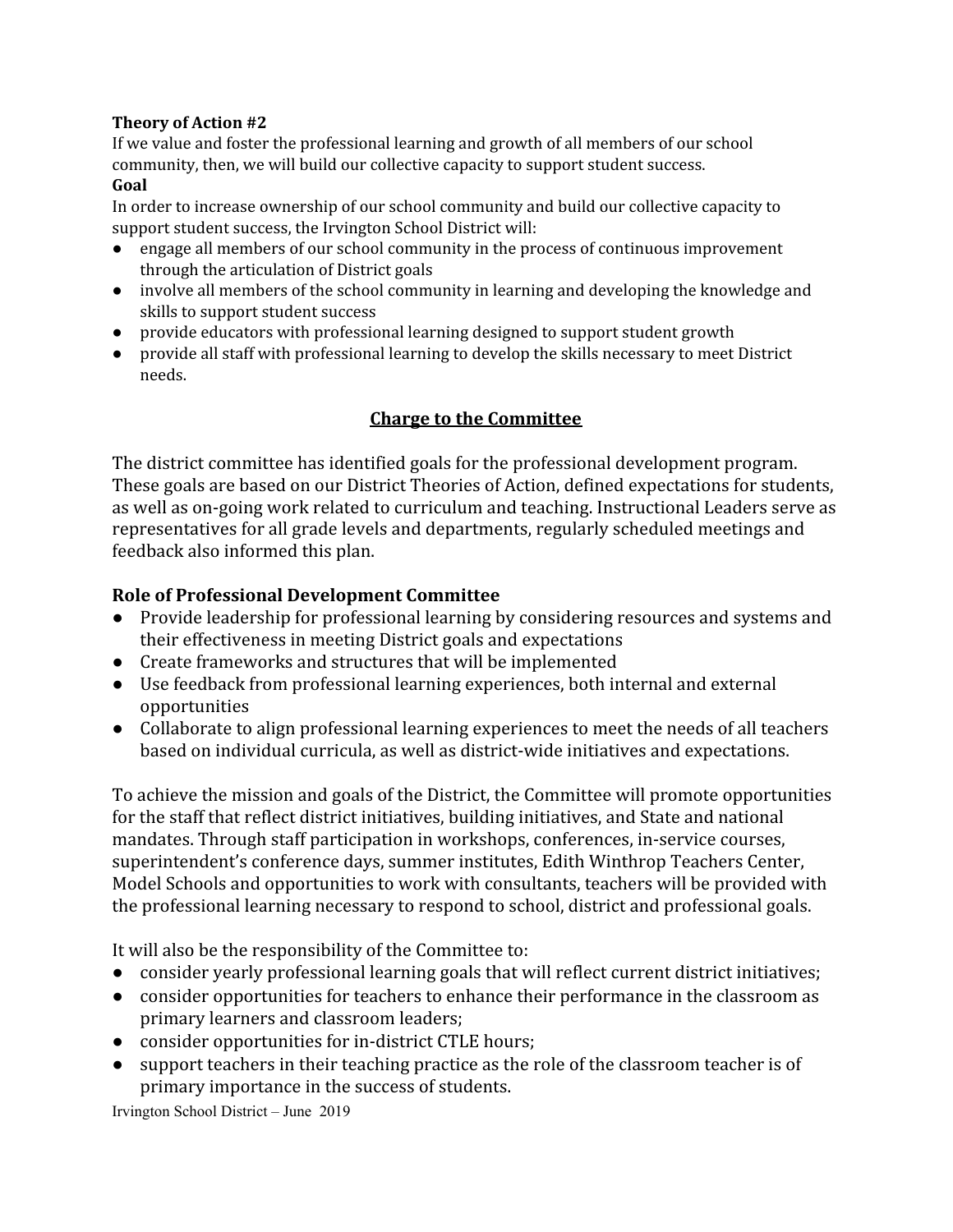All new teachers holding an initial certificate will complete a mentored teaching experience within their first year of employment as a teacher. The purpose of the mentoring program is to provide support for new teachers, retention of teachers, and to increase the skills of new teachers.

# **Process for Setting Goals and Projects**

## *Step 1: Goal Setting*

Based on an analysis of student scores from State and local assessments and district-wide strategic issues and goals set the previous year, the professional development support is defined and provided. Individual teacher goal setting in September of each school year reflects the defined goals. The plan will be constructed to reflect the priorities outlined in the New York State Professional Development Standards.

Consistent and continuous efforts will be made to support teachers and staff to meet the goals as stated in the District's Theories of Action.

Defined goals will meet the needs of teachers and enable students to achieve all New York State learning standards. These include, but are not limited to:

- Next Generation Learning Standards,
- The New York Social Studies Framework (including the C3 Inquiries);
- The New York State Science Learning Standards

# *Step 2: Needs Analysis*

Using the goals set in Step 1 as a framework, the Professional Growth Committee will create an instrument to elicit input from teachers relative to their needs.

Members of the Professional Growth Committee from each school will distribute the needs assessment surveys, collect and organize the data.

# *Step 3: Synthesis of Goals and Needs*

The needs of each building will be synthesized into a framework that shows the relationship between the needs of teachers in each building and the goals established by the Committee. Based upon the needs assessment surveys, new goals may be developed.

#### *Step 4: Identifying Specific Programs*

Based upon the prioritized list of goals and needs, building teams will identify the specific institutes, workshops, consultants, programs, etc. that will meet their needs. Building teams will include the principal, members of the Professional Growth Committee, and curriculum leaders.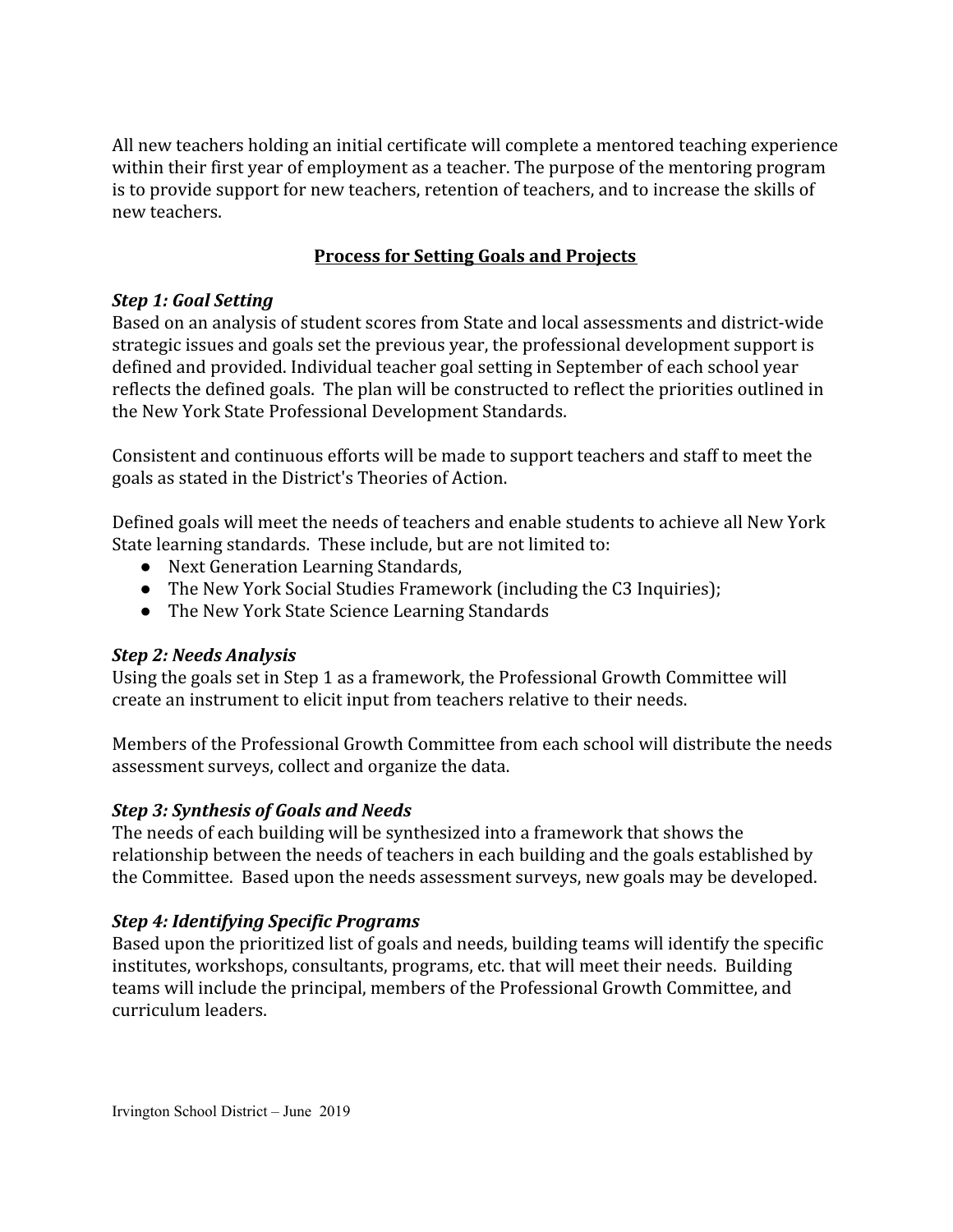### *Step 5: Prioritizing Programs*

Based upon the building requests and District resources, the Professional Growth Committee will reach consensus relative to the programs to be implemented the following year.

# **Professional Growth/Development Plan for the 2019-2020 School Year**

For the 2019-2020 School Year we have two overarching District Goals that create the umbrella for plan steps and at times sub-goals related to professional development.

#### *Goal 1: To implement instructional practices that elevate student thinking and understanding.*

# *Sub-Goal: To continue the multi-year plan for a well-articulated and mapped curriculum K-12 in all subject areas that reflects expectations for students learning defined in our Theories of Action:*

- Expanded focus on instructional design and unit planner alignment.
- Summer work to support the continuation of writing and revising units of study in all areas to create aligned units of study including: essential questions, content knowledge, skills and thinking. Teachers are paid for this work.
- Use of faculty meetings and Professional Learning Release Days (PLRD) to address needs/goals of buildings and individual teachers.

# *Sub-goal: To increase teachers' knowledge of content and pedagogy to facilitate instructional design and high levels of instruction in classrooms:*

#### **ELA**

- Through both training and coaching cycles, 6-12 ELA teachers engage in the development and application of Writing as Thinking (Bard College), a program designed to support the development of teachers' ability to use writing as a tool for process and cultivate deep thinking;
- Elementary teachers will participate in coaching cycles that reflect reader/writer workshop, providing students with feedback and inquiry.

#### **Social Studies**

- Teachers will engage in professional planning with the support of consultants to support the development of new curriculum; Integrate C3 Inquiries into the curriculum through the planning and implementation of the Social Studies Inquiry Units of Study;
- Teachers will continue to develop an understanding and knowledge of the new regents exams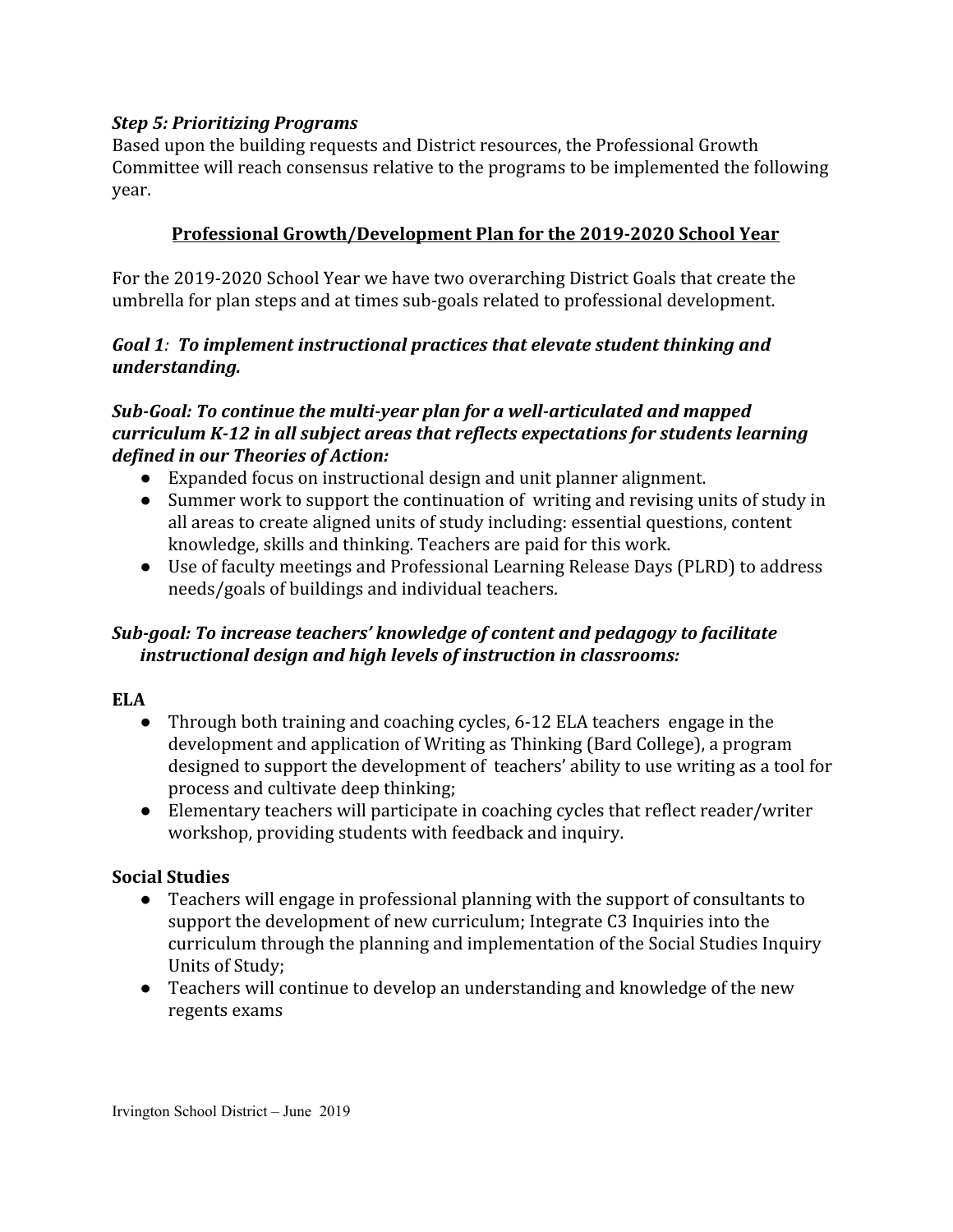# **Mathematics**

- To support teachers in the continued implementation of mathematical practices that reflect the Next Generation Math Standards;
	- $\circ$  Teachers in grades 8-12 will work with an outside consultant to deepen their understanding of the standards and expectations for students' thinking and learning. Coaching cycles will be used as a model and all teachers participate;
	- All K-5 teachers will continue the alignment of units of study with the support and guidance of our math coach.
	- Teachers K-5 will continue to engage in data analysis of standardized math data (2-5) and module unit data to inform instruction and program.

## **Science**

- **●** Teachers K-5 will participate in science training for Amplify Science units of study.
- **●** Teachers 6-8 will participate in science training for Amplify Science units of study.
- **●** Teachers 6-12 will continue to develop NYSSLS units of study with the support of a consultant

# **World Language**

- World Language teachers will continue to develop curriculum and begin to receive feedback on practice through a coaching model. An outside educational consultant will work with all WL teachers throughout the year having identified areas for growth including an increase in speaking in our WL classrooms.
- Implementation of the AAPPL Assessment and practice in looking at assessment results to inform instruction and practice

#### **STEM**

● STEM teachers will conduct a self-study through the Tri-States Consortium Process. This will include feedback and evaluation from a team of visiting educators.

# *Goal 2: To develop a balanced assessment system that measures students' content knowledge, skill and dispositional thinking.*

- Continued implementation of Aimsweb Plus to ensure data driven decision making is a key component for benchmarking and decision-making for RTI
- Continued use of progress monitoring tools within Aimsweb Plus to collect and apply data to inform intervention decisions
- Regularly scheduled meetings for all elementary classroom teachers to engage in data analysis of math module assessments. These meetings will lead to data-driven decision-making for RTI, as well as curriculum revision.
- Continued implementation of Aimsweb Plus in the Middle School to ensure data driven decision making is a key component for benchmarking and decision-making for RTI
- Continued professional development through grade level, department and workshop environments to assess alignment of instructional units with summative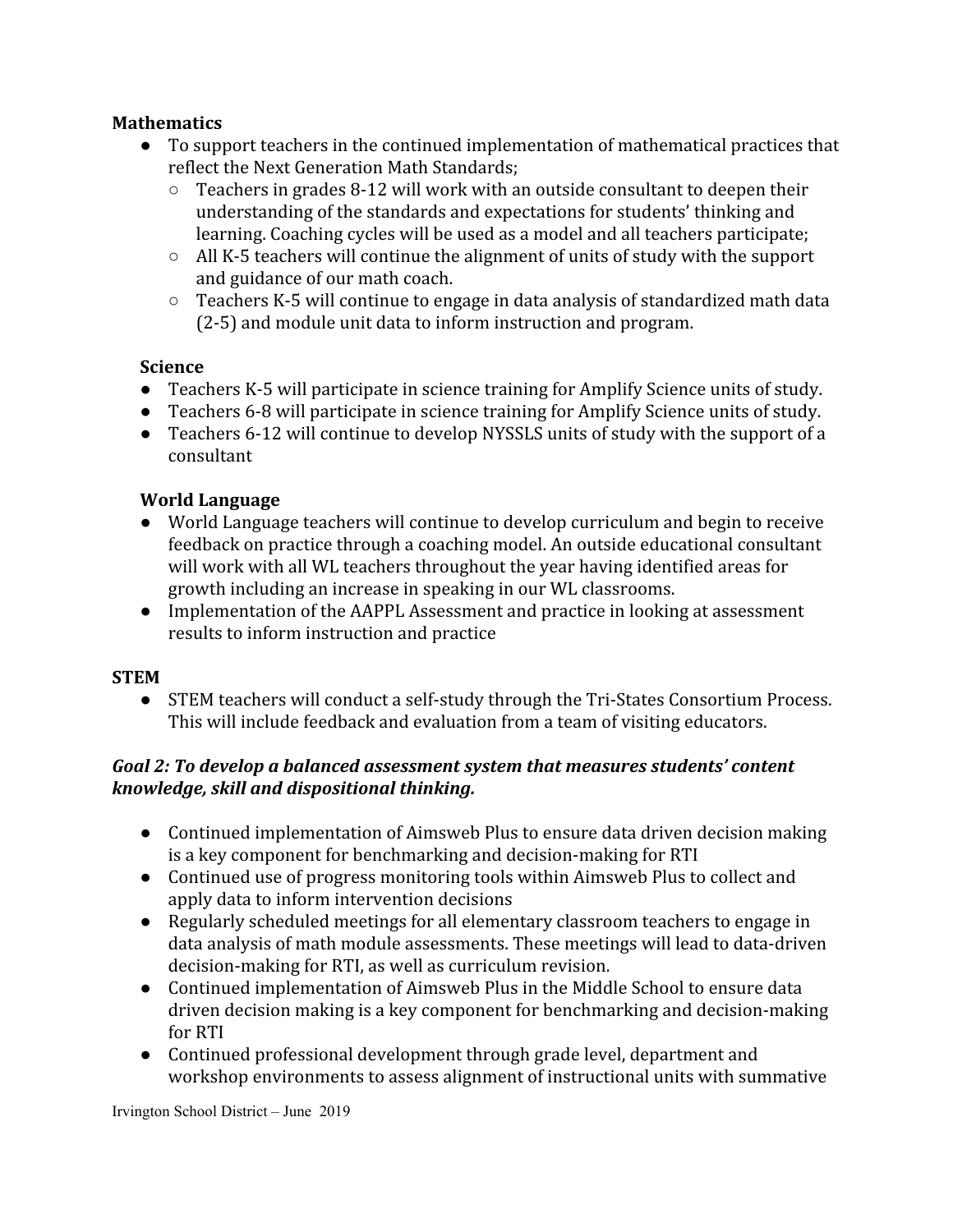and formative assessments, as well as expectations on standardized assessments (state assessments).

- Development of defined data sets in all core academic areas in grades 6-12
- Increased alignment of Stage 1 and Stage 2 of instructional design unit planners.
- Implementation of curriculum based tools for instruction and increased use of progress monitoring of IEP goals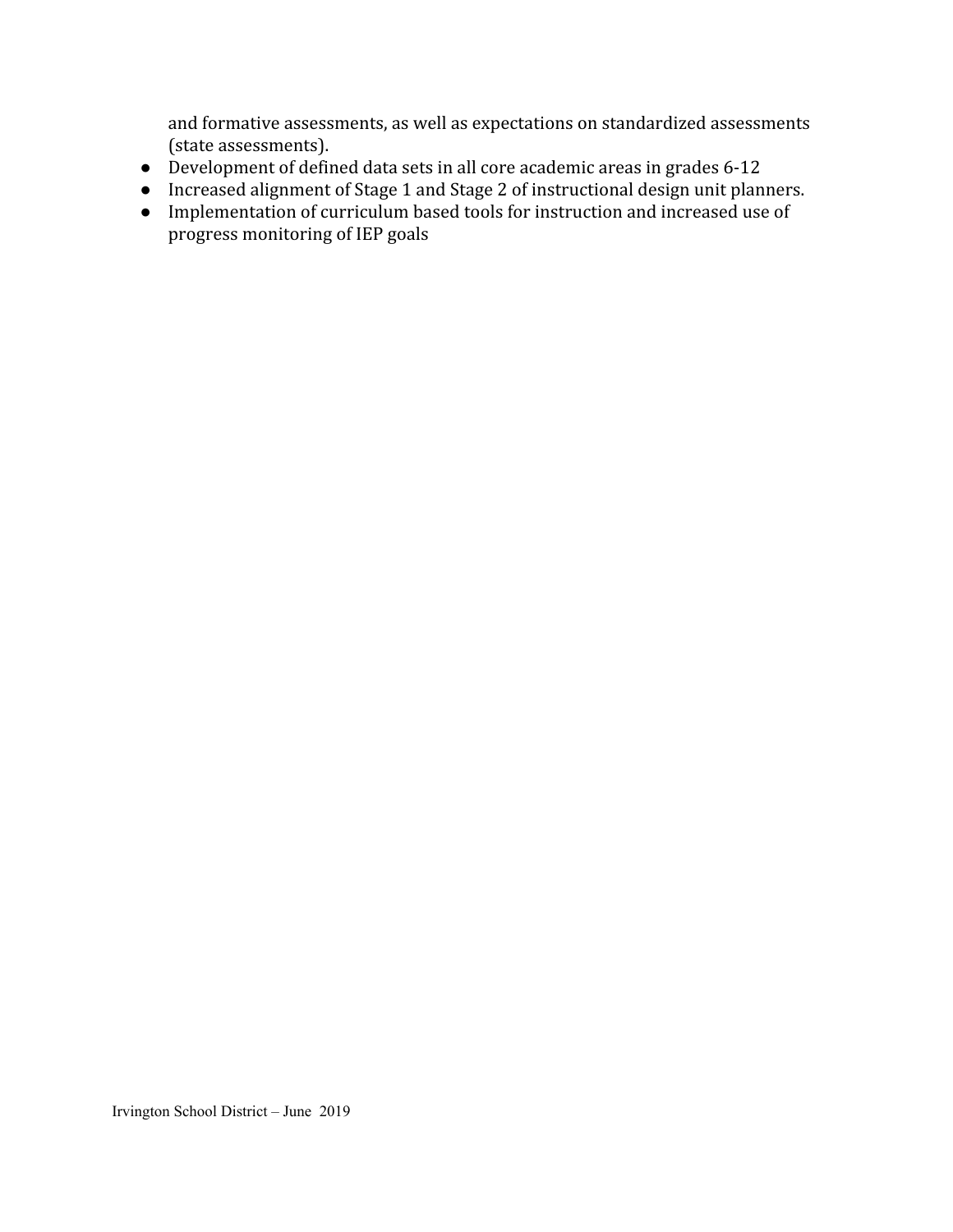# **Professional Development Providers**

The District will look to have the following providers approved by the State to provide professional learning to teachers in the IUFSD:

● **Irvington Union Free School District**

The District will provide professional development relative to each of the above stated goals through curriculum time, study groups, summer work, formal and informal observations.

● **Edith Winthrop Teacher Center (EWTC)**

The EWTC meets with its Assistant Superintendents of its component districts annually to plan for professional learning opportunities. The courses they offer support teachers in attaining the content knowledge and best practices necessary to improve their practice, in general, and to meet our district goals, in particular.

- **Project Lead the Way (PLTW)** PLTW provides ongoing training and support to its member districts in order to facilitate the high quality implementation of their curriculum.
- **● Putnam/Northern Westchester BOCES (PNWBOCES)**

PNWBOCES provides professional development on a wide variety of topics. They offer workshops on implementing all NYS standards and on best practices in the content areas, in STEM-D, and in technology integration.

- **Lower Hudson Regional Information Center (LHRIC) Model Schools Program** The LHRIC provides professional development in STEM-D and all aspects of technology use and curriculum integration;
- **● Southern Westchester BOCES (SWBOCES)** SWBOCES provides professional development on a wide variety of topics. They offer workshops on implementing all NYS standards and on best practices in the content areas, in STEM-D, and in technology integration.
- **Hudson River Teacher Center** The Center provides support on the use and integration of technology.
- **Metamorphosis**

This organization supports the development of best practices in mathematics instruction. They are particularly expert in supporting teacher growth using a constructivist, inquiry approach to instruction.

● **Bard College Writing**

This organization provides training and coaching in the development of writing and thinking. The work is directly aligned with district goals and the expectation of continued development of literacy best practices.

# ● **InterPrep, Inc. Gregory Duncan**

This organization provides the support including training and coaching in the development of a World Language program that reflects a consistent and balanced approach to language learning. The goals of this work are directly aligned to the District's Theories of Action and expectations for students in a global, changing society.